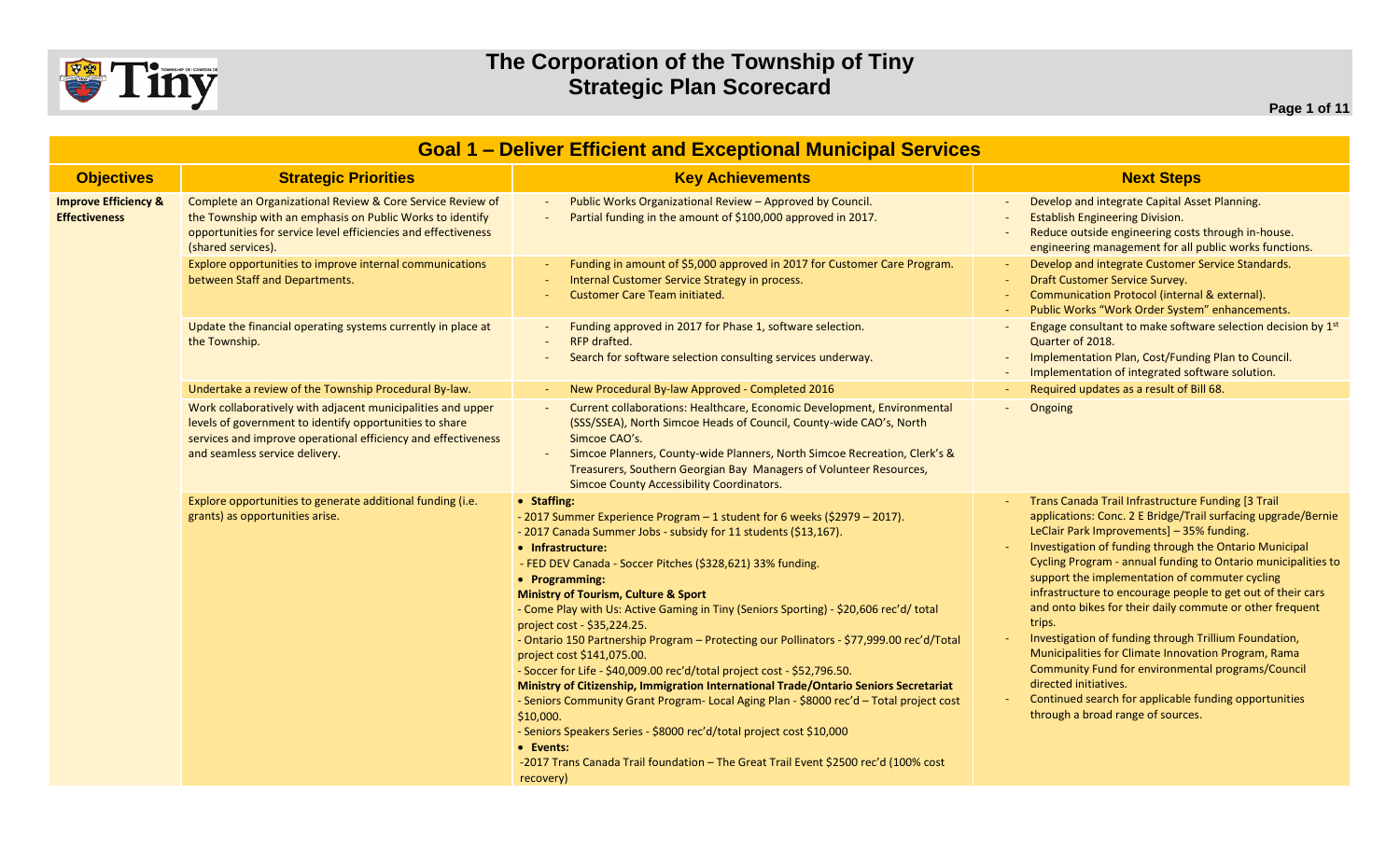

| <b>Goal 1 - Deliver Efficient and Exceptional Municipal Services</b> |                                                                                                                                                                      |                                                                                                                                                                                                                                                                                                                            |                                                                                 |  |
|----------------------------------------------------------------------|----------------------------------------------------------------------------------------------------------------------------------------------------------------------|----------------------------------------------------------------------------------------------------------------------------------------------------------------------------------------------------------------------------------------------------------------------------------------------------------------------------|---------------------------------------------------------------------------------|--|
| <b>Objectives</b>                                                    | <b>Strategic Priorities</b>                                                                                                                                          | <b>Key Achievements</b>                                                                                                                                                                                                                                                                                                    | <b>Next Steps</b>                                                               |  |
| <b>Improve Efficiency &amp;</b><br><b>Effectiveness</b>              | Make decision to renovate existing or construct a new<br>Township Office to meet current health and safety standards,<br>improve accessibility and customer service. | Steering Committee established.<br>Current capacity of existing facilities determined.<br>Building functionality study completed.<br>Short-term temporary accommodations approved.                                                                                                                                         | Decision to renovate existing facility or construct a<br>new Town Hall pending. |  |
| Open, Accountable &<br><b>Responsible</b><br>Government              | Continue to host Town Hall meetings on a regular basis.                                                                                                              | Three Town Hall Meetings hosted in 2015.<br>Two Town Hall Meetings hosted in 2016.<br>Two Town Hall Meetings hosted in 2017.                                                                                                                                                                                               | Ongoing                                                                         |  |
|                                                                      | Explore opportunities to increase community engagement on<br>local issues by creating Community Roundtables and/or<br>Advisory Panels on specific issues.            | Senior Advisory Committee, Policing Task Force, Lafontaine and Wyevale Master Plan<br><b>Implementation Committees.</b><br>Revised delegation process at Committee of the Whole and Council Meetings/Open<br>and accessible delegation process established.<br>Council approved Police Services Board Section 10 Contract. | Ongoing                                                                         |  |
| <b>Build Organizational</b><br><b>Resilience</b>                     | Complete a comprehensive Human Resources Management<br>Plan focusing on staff recruitment and retention, staff training<br>and development.                          |                                                                                                                                                                                                                                                                                                                            | Planned 2018                                                                    |  |
|                                                                      | Complete a comprehensive Human Resources Management<br>Plan focusing on succession planning                                                                          |                                                                                                                                                                                                                                                                                                                            | Planned 2018                                                                    |  |
|                                                                      | Complete a Staff Training Needs Assessment to identify gaps<br>in staffing needs.                                                                                    |                                                                                                                                                                                                                                                                                                                            | Planned 2018                                                                    |  |
|                                                                      | Develop and implement a Corporate Training Strategy<br>including Team Building                                                                                       | Corporate-wide Customer Service Training - Completed 2016                                                                                                                                                                                                                                                                  | Team Building/Leadership - 2017                                                 |  |
|                                                                      | <b>Review Performance Management System</b>                                                                                                                          |                                                                                                                                                                                                                                                                                                                            | Planned 2018                                                                    |  |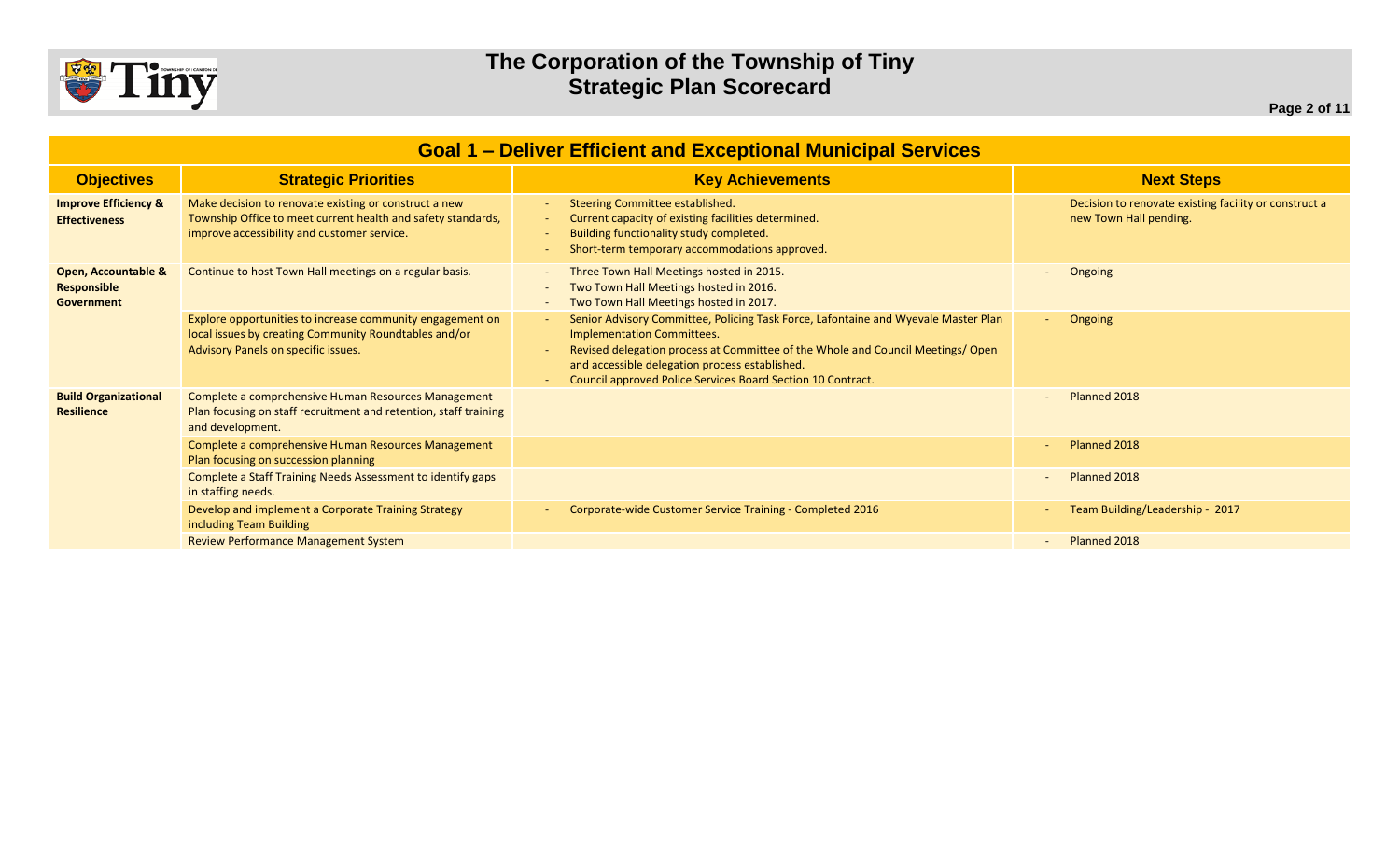

| <b>Goal 2 - Build Prosperity</b>                                   |                                                                                                                                                                                                                                                                                                                                                                        |                                                                                                                                        |                                                                                                                                                                                                                                                                                                                                                                                                                                              |  |  |
|--------------------------------------------------------------------|------------------------------------------------------------------------------------------------------------------------------------------------------------------------------------------------------------------------------------------------------------------------------------------------------------------------------------------------------------------------|----------------------------------------------------------------------------------------------------------------------------------------|----------------------------------------------------------------------------------------------------------------------------------------------------------------------------------------------------------------------------------------------------------------------------------------------------------------------------------------------------------------------------------------------------------------------------------------------|--|--|
| <b>Objectives</b>                                                  | <b>Strategic Priorities</b>                                                                                                                                                                                                                                                                                                                                            | <b>Key Achievements</b>                                                                                                                | <b>Next Steps</b>                                                                                                                                                                                                                                                                                                                                                                                                                            |  |  |
| <b>Grow the Economy</b>                                            | Be "Business Ready." Ensure OP & ZBL support growth and development in the<br>right places. Identify opportunities for policy and regulations to support the<br>emerging economy.                                                                                                                                                                                      | Draft Official Plan completed and Public Open House held<br>on August 25, 2017.                                                        | Review and analyze all comments received with Council and<br>make any changes as required. Schedule and hold Statutory<br>Public Meeting(s).<br>Review and analyze all comments received with Council and<br>make any changes as required. Present final version of the<br>Official Plan to Council for consideration.<br>Handle any OMB appeals.<br>$\overline{\phantom{a}}$<br>Review and update Zoning By-law based on new Official Plan. |  |  |
|                                                                    | Support the efforts of EDCNS and our current economic development<br>initiatives                                                                                                                                                                                                                                                                                       | Financial support provided.                                                                                                            | Ongoing<br>$\overline{\phantom{a}}$                                                                                                                                                                                                                                                                                                                                                                                                          |  |  |
|                                                                    | Focus commercial and industrial development to existing designated lands                                                                                                                                                                                                                                                                                               | Draft Official Plan completed and Public Open House held<br>on August 25, 2017.                                                        | Review and analyze all comments received with Council and<br>make any changes as required. Schedule and hold Statutory<br>Public Meeting(s).<br>Review and analyze all comments received with Council and<br>make any changes as required. Present final version of the<br>Official Plan to Council for consideration.                                                                                                                       |  |  |
|                                                                    | Recognize and support the retention and expansion of existing local businesses                                                                                                                                                                                                                                                                                         | In conjunction with EDCNS Initiatives and local priorities.                                                                            | Ongoing<br>$\sim$                                                                                                                                                                                                                                                                                                                                                                                                                            |  |  |
|                                                                    | Work with EDCNS to identify opportunities to strengthen and support local<br>businesses.                                                                                                                                                                                                                                                                               | Ongoing                                                                                                                                | Ongoing<br>$\overline{\phantom{a}}$                                                                                                                                                                                                                                                                                                                                                                                                          |  |  |
|                                                                    | Work with EDCNS to identify new opportunities for economic growth that<br>enables the existing community character to be retained (e.g. culinary tourism,<br>agri-business, sustainable agriculture, artisanal food products, growth of<br>market based crops, organic farming, value-added agriculture, ecotourism,<br>recreational tourism, adventure tourism, etc.) | EDCNS / Destination Marketing Organization (DMO)<br>Partnerships.                                                                      | Ongoing<br>Sponsorship of events (i.e.: Farm Fresh Food Fest 2017)                                                                                                                                                                                                                                                                                                                                                                           |  |  |
|                                                                    | Work with partners to establish a local Food Hub to promote local product<br>processing                                                                                                                                                                                                                                                                                | Undertaken at County level with participation by local<br>municipalities<br>Supporting Farm Fresh initiatives.                         | Ongoing support<br>$\overline{\phantom{a}}$                                                                                                                                                                                                                                                                                                                                                                                                  |  |  |
|                                                                    | Work with partners to explore opportunities to create value-added agriculture<br>(e.g. create a distribution hub and supply local stores).                                                                                                                                                                                                                             | Working in collaboration with Simcoe County.                                                                                           | Ongoing support                                                                                                                                                                                                                                                                                                                                                                                                                              |  |  |
|                                                                    | Work with agricultural partners to develop a Tiny Farm Brand and capitalize on<br>the local food movement, culinary tourism and sustainable agriculture and<br>agri-business                                                                                                                                                                                           | EDCNS/DMO Initiatives.                                                                                                                 | Investigate and research feasibility and viability of "made in<br>Tiny" local farmers' market.<br>Investigate and research feasibility and viability of Tiny<br>Agricultural Tours.                                                                                                                                                                                                                                                          |  |  |
|                                                                    | Work as a key partner with others to develop an Agricultural Food Strategy for<br>Central Ontario (County of Simcoe, Georgian College)                                                                                                                                                                                                                                 |                                                                                                                                        | Pending                                                                                                                                                                                                                                                                                                                                                                                                                                      |  |  |
| <b>Advocate for</b><br><b>Advancements to</b><br><b>Technology</b> | Improve broadband, high speed access and cellular service to support the<br>growth of home-based business and e-commerce and to improve Township<br>operational efficiency and effectiveness (i.e. SWIFT Project)                                                                                                                                                      | Collaboration with County of Simcoe (i.e.: Swift Project)<br>Participation in 'Gap Analysis' North Simcoe/NSCFDC<br>Funding Agreement. | Ongoing<br>$\overline{\phantom{a}}$                                                                                                                                                                                                                                                                                                                                                                                                          |  |  |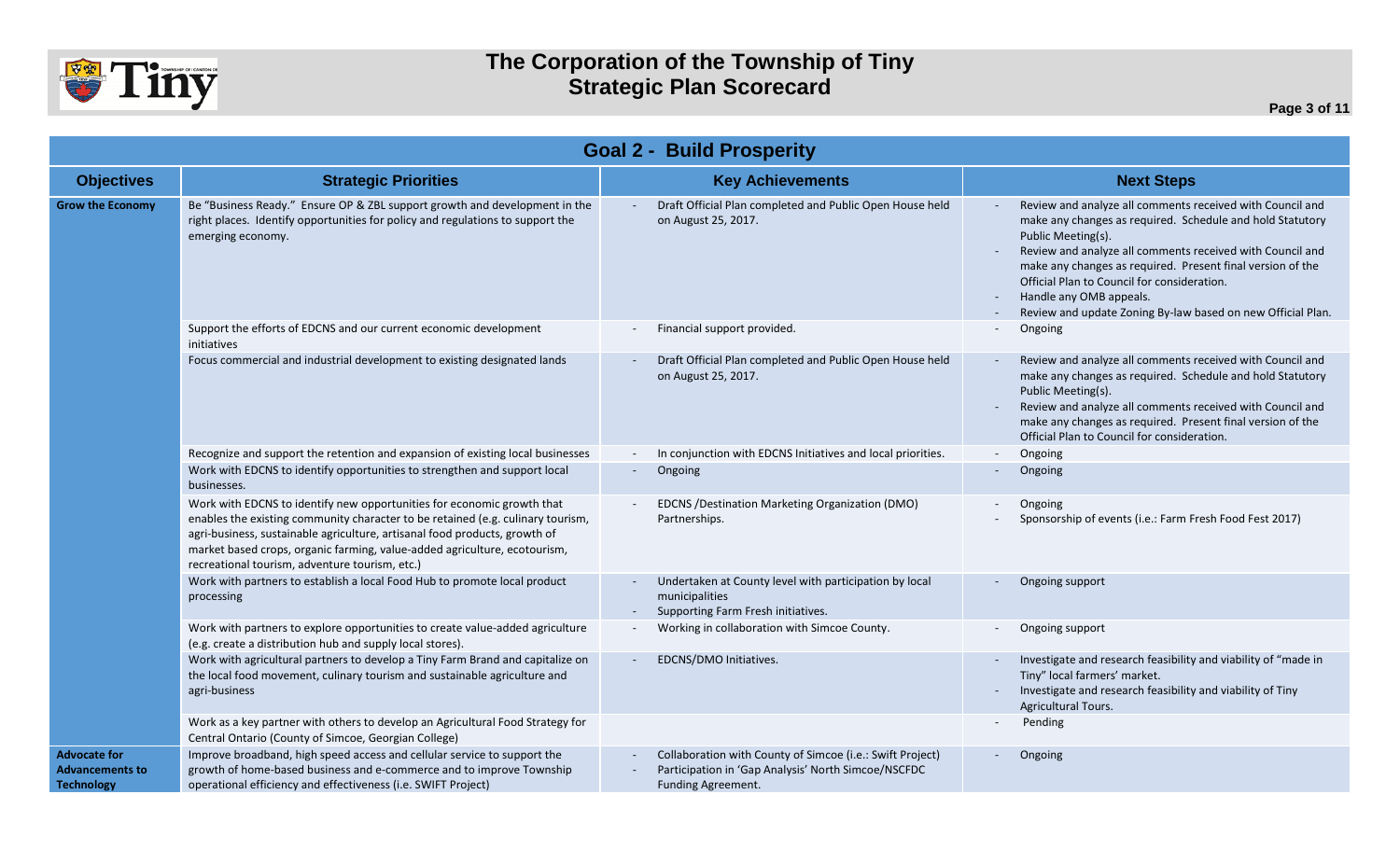

| <b>Goal 3 - Healthy Environment and Sustainable Community Planning</b> |                                                                                                                                                                                            |                                                                                                                                                                                                                                                                                                                                                                                                                                                                                                                                                                                                                                                                                                                                                                                                                                                                                                                                                                                                                                                                                                                                                                                                                                                                                                                                                                                                                                                                                                                                                                                                                         |                                                                                                                                                                                                                                                                  |
|------------------------------------------------------------------------|--------------------------------------------------------------------------------------------------------------------------------------------------------------------------------------------|-------------------------------------------------------------------------------------------------------------------------------------------------------------------------------------------------------------------------------------------------------------------------------------------------------------------------------------------------------------------------------------------------------------------------------------------------------------------------------------------------------------------------------------------------------------------------------------------------------------------------------------------------------------------------------------------------------------------------------------------------------------------------------------------------------------------------------------------------------------------------------------------------------------------------------------------------------------------------------------------------------------------------------------------------------------------------------------------------------------------------------------------------------------------------------------------------------------------------------------------------------------------------------------------------------------------------------------------------------------------------------------------------------------------------------------------------------------------------------------------------------------------------------------------------------------------------------------------------------------------------|------------------------------------------------------------------------------------------------------------------------------------------------------------------------------------------------------------------------------------------------------------------|
| <b>Objectives</b>                                                      | <b>Strategic Priorities</b>                                                                                                                                                                | <b>Key Achievements</b>                                                                                                                                                                                                                                                                                                                                                                                                                                                                                                                                                                                                                                                                                                                                                                                                                                                                                                                                                                                                                                                                                                                                                                                                                                                                                                                                                                                                                                                                                                                                                                                                 | <b>Next Steps</b>                                                                                                                                                                                                                                                |
| A healthier<br>environment                                             | Work with key partners to<br>find an alternative to<br>untreated septage<br>spreading.                                                                                                     | Project on hold pending Provincial Review.<br>Participation on Provincial Review.                                                                                                                                                                                                                                                                                                                                                                                                                                                                                                                                                                                                                                                                                                                                                                                                                                                                                                                                                                                                                                                                                                                                                                                                                                                                                                                                                                                                                                                                                                                                       | Pending Provincial Policy Review.                                                                                                                                                                                                                                |
|                                                                        | Address the issue of public<br>beach access by<br>implementing a<br>comprehensive Beach<br><b>Enjoyment Strategy for Tiny</b><br>(Project BEST)                                            | Pilot Parking Strategy - Completed 2016.<br>Review of 2016 Pilot Parking Program - Completed November 1, 2016.<br>Site Tour of Major Beach Parks.<br>Expansion of Parking Program, Spring 2017.<br>\$25,000 approved in 2017 for 5 beach parks wayfinding master plan.                                                                                                                                                                                                                                                                                                                                                                                                                                                                                                                                                                                                                                                                                                                                                                                                                                                                                                                                                                                                                                                                                                                                                                                                                                                                                                                                                  | Support for signage delineation & encroachments.                                                                                                                                                                                                                 |
|                                                                        | Protect existing water<br>quality by continuing to<br>implement Source Water<br>Protection                                                                                                 | Completed and ongoing collaboration with the SSEA.<br>Funded 2017 Source Water Protection Management Fees.<br>Water Department adherence to Drinking Water Quality Management Standard and all regulatory requirements.<br>Working with SSEA for the monitoring of well results from the well heads.                                                                                                                                                                                                                                                                                                                                                                                                                                                                                                                                                                                                                                                                                                                                                                                                                                                                                                                                                                                                                                                                                                                                                                                                                                                                                                                    | Ongoing                                                                                                                                                                                                                                                          |
|                                                                        | Explore opportunities to<br>advance the Township's<br><b>Environment First</b><br>philosophy (shoreline<br>protection, sand dune and<br>cobble beach preservation;<br>tree cutting by-law) | Support for various environmental initiatives including:<br>Sustainable Severn Sound/ Severn Sound Environmental Association<br>Focus on invasive species, water quality, and beach stewardship.<br>Beach Stewardship Groups (Balm, Bluewater, Woodland)<br>$\circ$<br>Focus on phragmites through Lynn Short, Humber College and SSEA appointment of Invasive Species Coordinator -<br>2017.<br>Official Plan Update - 2017.<br>Pollinator Program 2017.<br>Creation and planting of new gardens (10); enhanced gardens (17)<br>2017 Beach/Park Stewardship Initiatives through Volunteers:<br>3 Woodland Beach phrag digs/pulls; annual Conc. 15 beach clean-up; annual Balm Beach clean-up; 1 Yarwood Point<br>phrag dig/pull; 1 Wahnekewening Beach phrag dig in conjunction with SSEA; Bluewater Beach litter pick-up & fall<br>planting; 3 roadside clean-ups (spring); partnership with NS Anglers & Hunters in planting 100 trees at CBO Park; 1 tree<br>planted through the Tree & Bench Commemorative Program; garden beautification at 3 locations (LA/Bernie<br>LeClair/TTCC)<br>Sponsorship of Farlain Lake Association with Aquatic Weedfest Festival (in kind contributions of \$1682.00) - in its<br>continuing efforts to manage the invasive aquatic plant Eurasian Watermilfoil in Farlain Lake and educate lake<br>community residents and visitors about the threat of invasive species, the Association organized a fundraising event at<br>Toanche Park.<br>Continued partnership with Georgian College - Engineering & Environmental Technologies - for volunteer stewardship<br>opportunities. | Ongoing<br>Anticipated fall tree planting at soccer pitches<br>location in partnership with NS Anglers & Hunters.<br>Investigation of funding through Municipalities for<br>Climate Innovation Program to pursue youth<br>environmental stewardship initiatives. |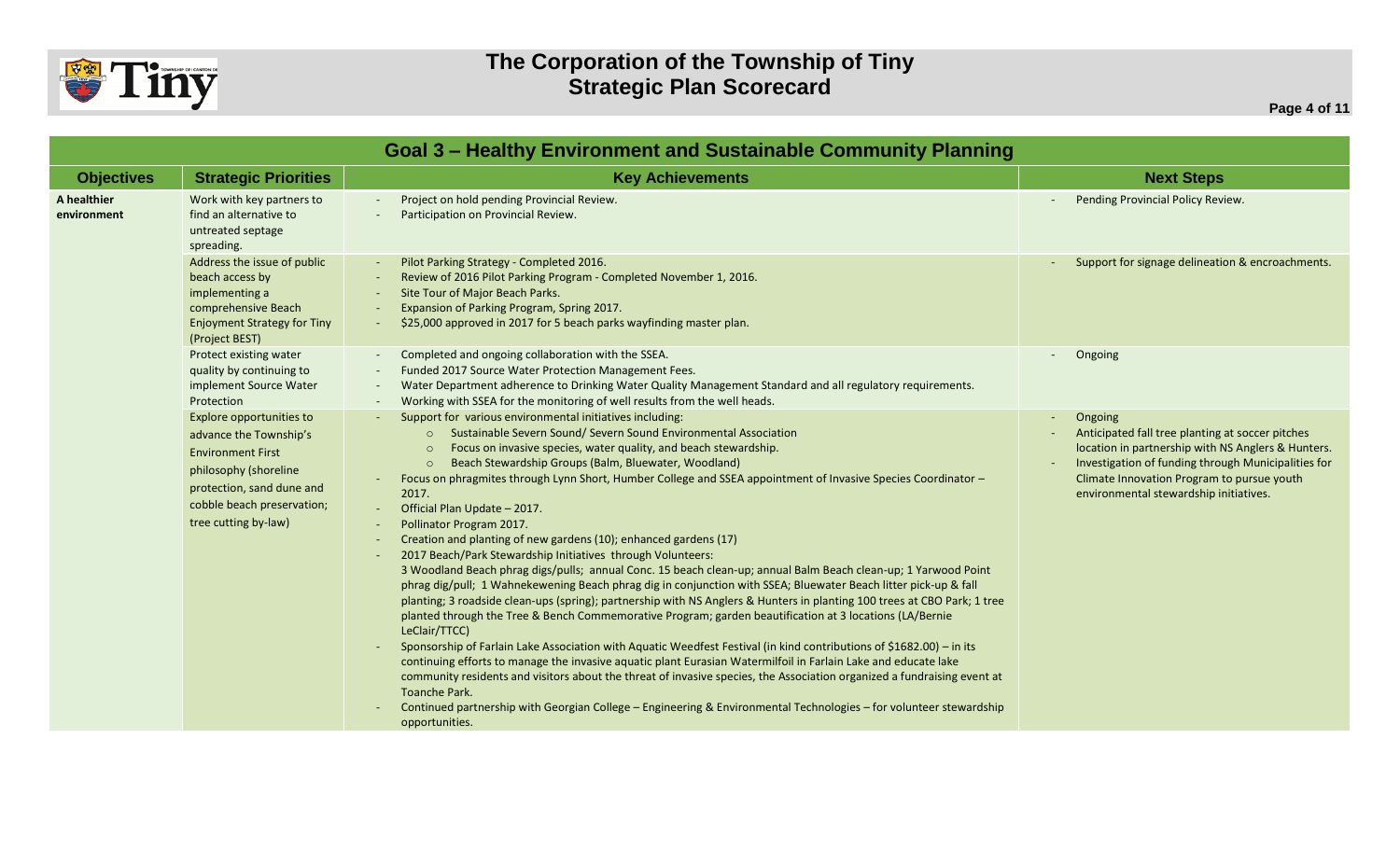

|                                                                                                                   | Goal 3 - Healthy Environment and Sustainable Community Planning                                                                                                                              |                                                                                                                                                                                                                                                                                                                                                                                                                                                                                                                                                                                                                                                                                              |                                                                                                                                                                                                                                                                                                                                                                                                                                                                                                                             |  |
|-------------------------------------------------------------------------------------------------------------------|----------------------------------------------------------------------------------------------------------------------------------------------------------------------------------------------|----------------------------------------------------------------------------------------------------------------------------------------------------------------------------------------------------------------------------------------------------------------------------------------------------------------------------------------------------------------------------------------------------------------------------------------------------------------------------------------------------------------------------------------------------------------------------------------------------------------------------------------------------------------------------------------------|-----------------------------------------------------------------------------------------------------------------------------------------------------------------------------------------------------------------------------------------------------------------------------------------------------------------------------------------------------------------------------------------------------------------------------------------------------------------------------------------------------------------------------|--|
| <b>Objectives</b>                                                                                                 | <b>Strategic Priorities</b>                                                                                                                                                                  | <b>Key Achievements</b>                                                                                                                                                                                                                                                                                                                                                                                                                                                                                                                                                                                                                                                                      | <b>Next Steps</b>                                                                                                                                                                                                                                                                                                                                                                                                                                                                                                           |  |
| A resilient<br>environment                                                                                        | Develop Official Plan policies<br>that promote balanced<br>growth and environmental<br>sustainability                                                                                        | Draft Official Plan completed and Public Open House held on August 25, 2017.                                                                                                                                                                                                                                                                                                                                                                                                                                                                                                                                                                                                                 | Review and analyze all comments received with Council and make any<br>changes as required. Schedule & hold Statutory Public Meeting(s).<br>Review and analyze all comments received with Council & make any<br>changes as required. Present final version of the Official Plan to<br>Council for consideration.<br>Handle any OMB appeals.<br>Review & update Zoning By-law based on new Official Plan.                                                                                                                     |  |
|                                                                                                                   | Continue to support<br>research into conditions<br>that cause invasive species<br>(Lake Huron Centre for<br><b>Coastal Conservation)</b>                                                     | Ongoing (funding and support provided)<br>Working collaboratively with County of Simcoe/SSEA<br>Working collaboratively with Farlain Lake Community Association<br>Funding of shared Invasive Species Coordinator through the SSEA - 2017.<br><b>Staff Education:</b><br>Phragmites Workshop - Georgian Bay Forever (May 2 - 2 staff)<br>$\Omega$<br>Monarch Butterfly Workshop - Wye Marsh (Aug $2 - 2$ staff)<br>Creating an Invasive Plant Management Strategy (Sept. - 3 staff)<br>$\Omega$<br>Climate Change Tools for Municipalities - SSS (Sept. - 3 staff)<br>Township sponsoring of Aquatic Weedfest.<br>PW working with Council approved projects with Lynn Short, Humber College. | Ongoing partnerships to be explored.                                                                                                                                                                                                                                                                                                                                                                                                                                                                                        |  |
| Improve the quality of<br>municipal<br>infrastructure &<br>improve the use of<br>existing municipal<br>facilities | Continue to invest in and<br>manage municipal assets<br>through ongoing<br>implementation of the<br><b>Township Municipal Asset</b><br><b>Management Strategy</b><br>(roads, bridges, parks) | Ongoing (including Capital Asset Replacement Strategy, Roads Program, 10 year Capital Planning).<br>Construction of 2 regulation-sized soccer fields, replacing substandard pitches.                                                                                                                                                                                                                                                                                                                                                                                                                                                                                                         | Recreation Master Plan to review parks facilities/sports fields,<br>providing long term funding recommendations.<br>Application through Trans Canada Trail Fund for Conc. 2 E bridge<br>$\sim$<br>rehabilitation; trails surfacing upgrade; Bernie LeClair improvements.<br>5 year Roads and Bridges plan.<br>Annual Capital spending based on 5 Year Plan, resident input and<br>Roads department audits.<br>Investigate and recommend alternate surface treatment options for<br>increased durability and cost reduction. |  |
|                                                                                                                   | Identify opportunities to<br>enhance facilities at existing<br>municipal parks with an<br>emphasis on beachfront<br>parks and public spaces                                                  | Review of existing Master Plans for Balm Beach, Lafontaine Beach, Jackson Beach, Woodland Beach,<br>and Bluewater Beach, trails.<br>Implementation of Parking Strategy.<br>Implementation of Wyevale Park Master Plan and appointment of Wyevale Park Master Plan Steering<br>Committee.<br>Implementation of Lafontaine Beach Park Master Plan and appointment of Lafontaine Beach Park<br>Master Plan Advisory Committee.<br>Initiate Major Beach Park Wayfinding Master Plan.<br>Initiate Recreation Master Plan Project.<br>Mobile Skate Park placed at four locations throughout summer months (Balm Beach, Lafontaine,<br>Wyevale, Perkinsfield).                                      | Ongoing<br>$\sim$                                                                                                                                                                                                                                                                                                                                                                                                                                                                                                           |  |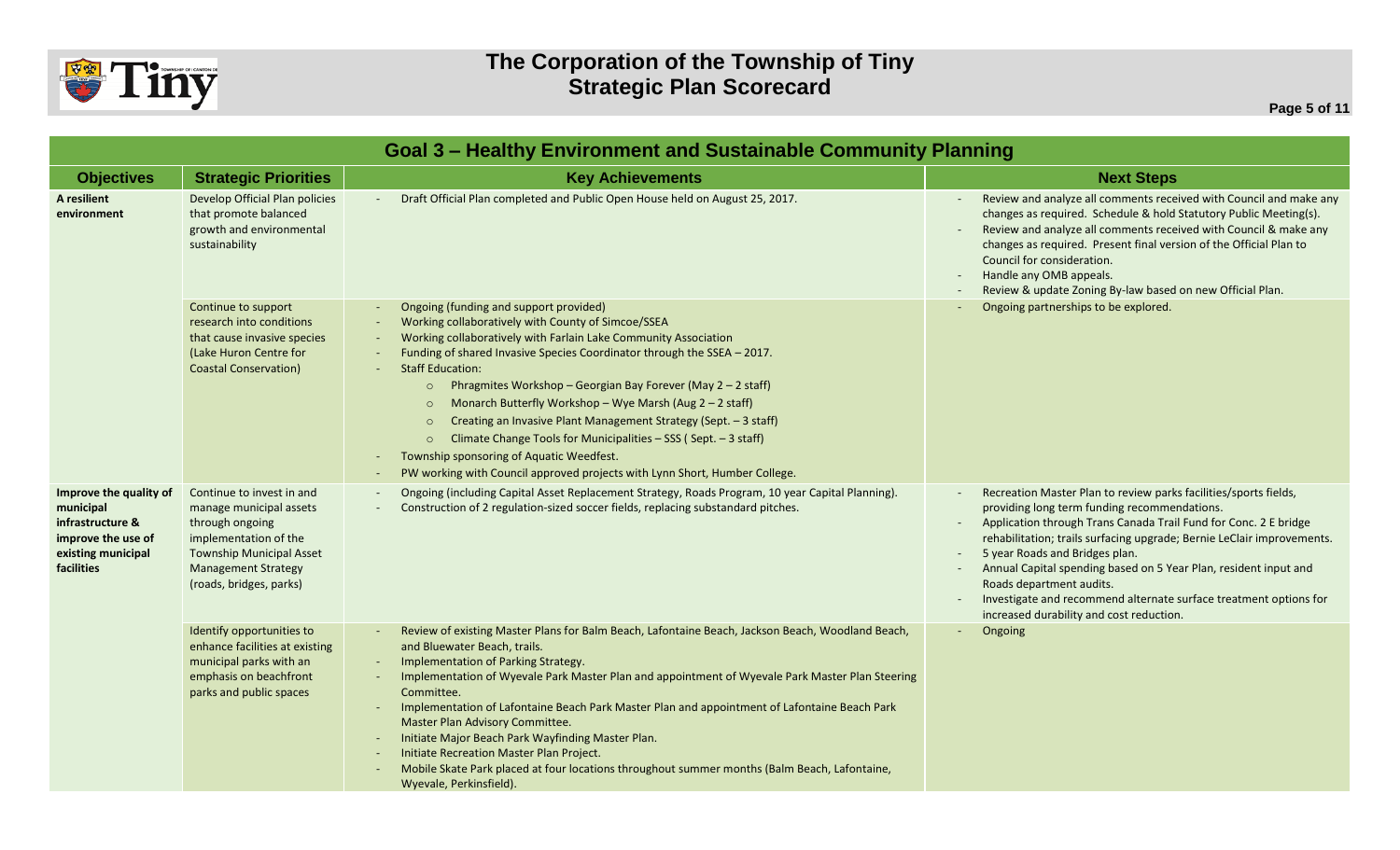

|                                                                                                                   | Goal 3 - Healthy Environment and Sustainable Community Planning                                                                  |                                                                                                                                                                                                                                                                                                                                                                                                                                                                                                                                    |                                                                                                                                                                                                                                                                                                                                                        |  |
|-------------------------------------------------------------------------------------------------------------------|----------------------------------------------------------------------------------------------------------------------------------|------------------------------------------------------------------------------------------------------------------------------------------------------------------------------------------------------------------------------------------------------------------------------------------------------------------------------------------------------------------------------------------------------------------------------------------------------------------------------------------------------------------------------------|--------------------------------------------------------------------------------------------------------------------------------------------------------------------------------------------------------------------------------------------------------------------------------------------------------------------------------------------------------|--|
| <b>Objectives</b>                                                                                                 | <b>Strategic Priorities</b>                                                                                                      | <b>Key Achievements</b>                                                                                                                                                                                                                                                                                                                                                                                                                                                                                                            | <b>Next Steps</b>                                                                                                                                                                                                                                                                                                                                      |  |
| Improve the quality of<br>municipal<br>infrastructure &<br>improve the use of<br>existing municipal<br>facilities | Develop a strategy to<br>promote increased use of<br>existing community facilities<br>and Community Centres                      | Increase winter programing by 133%.<br>Partnerships with recreation providers (Little Kickers, Karate, Ballroom Dancing, Huronia Soccer, Ball<br>Providers - Lafontaine, Wyevale, Toanche, Wyebridge).<br>Pickleball-Shuffleboard Fall Programming (4 sessions/week).<br>Fee schedule by-law: waiving of fees for community based service organizations that support<br>township programming - facility used by Tiny Lions Club & NS Anglers & Hunters.<br>Increased programming through contracted fitness and program providers. | Ongoing                                                                                                                                                                                                                                                                                                                                                |  |
| <b>Commit to sustainable</b><br>community planning<br>throughout the<br>Township                                  | Partner with the County of<br>Simcoe to support the<br>development of an<br><b>Affordable Housing Strategy</b>                   |                                                                                                                                                                                                                                                                                                                                                                                                                                                                                                                                    | Policies to be included in Official Plan 2016 - 2017<br><b>Ongoing Support/Research</b>                                                                                                                                                                                                                                                                |  |
|                                                                                                                   | <b>Master Plan implementation</b><br>(Lafontaine, Balm Beach,<br><b>Wyevale and Trails)</b>                                      | Lafontaine Beach Master Plan Advisory Committee - Established 2016<br>Wyevale Park Master Plan Steering Committee - Established 2016. Phase I Scheduled Completion<br>December 2016.                                                                                                                                                                                                                                                                                                                                               | Installation of accessible playground, pavilion and Bocce ball courts at<br>Lafontaine Beach Park.<br>Tender for washroom and trails at Lafontaine Beach Park.<br>Complete trail network and delineation for Lafontaine Beach Park.<br>Comprehensive review through Recreation Master Plan Study.                                                      |  |
|                                                                                                                   | Review the existing<br>permitting and planning<br>process with a view to<br>streamlining and simplifying<br>the approval process | All Building Permit Applications and Septic Permit Applications have been updated in order to make<br>them more user friendly.<br>All Applications are available on the Township website.<br>$\sim$<br>The Planning & Development webpage has been revised and updated<br>Fact Sheets have been developed (i.e. Building on a Vacant Lot, Beach Ownership, Secondary<br>Apartments, etc.) and are available on the Township website and the Municipal Office.<br>Electronic conversion of Entrance Permitting.                     | Review feedback on changes made.<br>Develop a self-serve zoning tool for the Township website that would<br>allow users to easily search the zoning of a property.<br>Continue to develop additional Fact Sheets.<br>Revise Septic Re-inspection Letter to make it easier to understand and<br>provide additional education on private sewage systems. |  |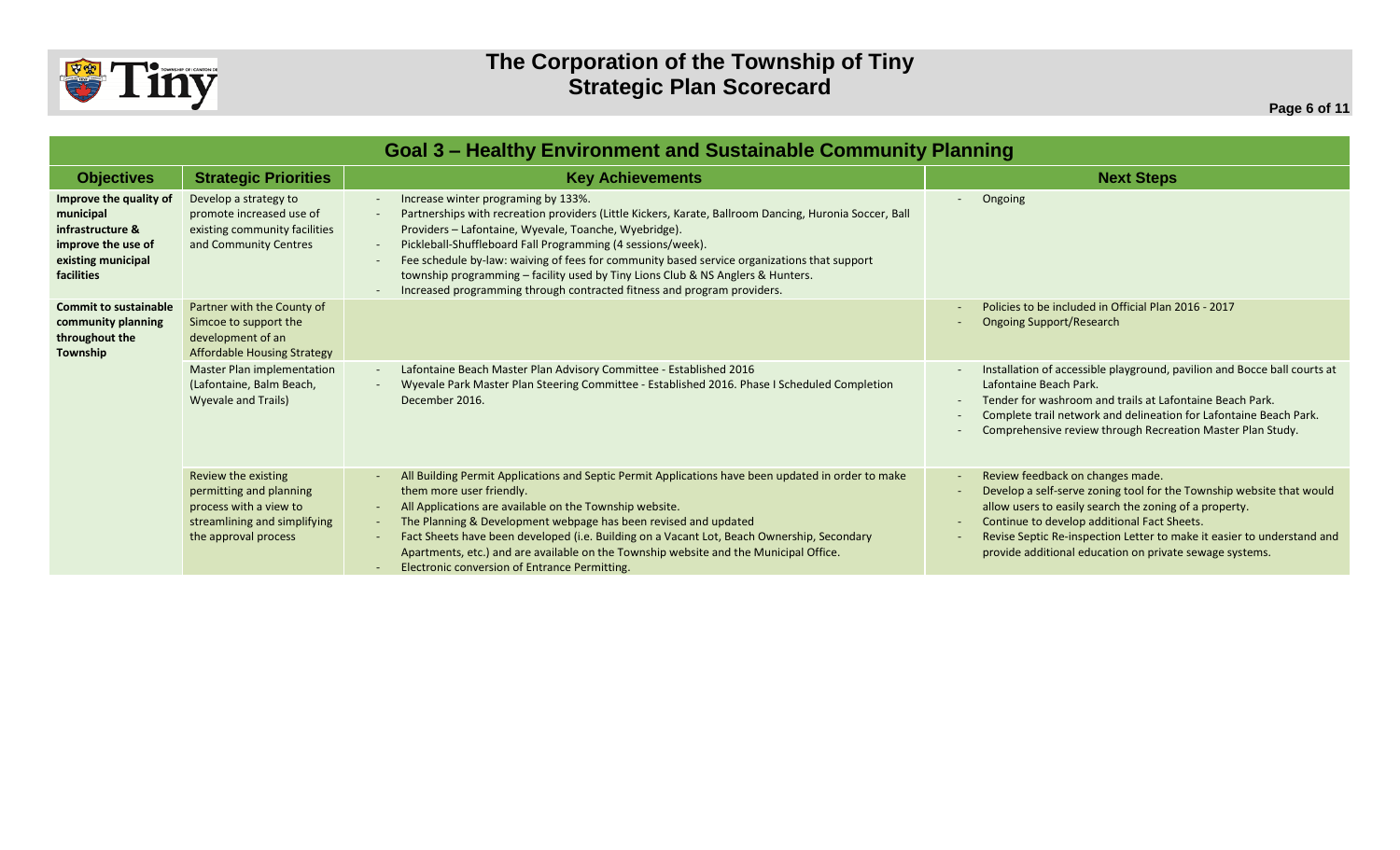

## **The Corporation of the Township of Tiny Strategic Plan Scorecard**

| Goal 4 - Promote Community Health, Safety and Well-being            |                                                                                                                                                                  |                                                                                                                                                                                                                                                                                                                                                                                                                                                                                                                                                                                                                                                                                                                                                                                                                                                                                                                                                                         |                                                                                                                                                                                                                                                                                                                                                                                                                                                                                                                                                                    |
|---------------------------------------------------------------------|------------------------------------------------------------------------------------------------------------------------------------------------------------------|-------------------------------------------------------------------------------------------------------------------------------------------------------------------------------------------------------------------------------------------------------------------------------------------------------------------------------------------------------------------------------------------------------------------------------------------------------------------------------------------------------------------------------------------------------------------------------------------------------------------------------------------------------------------------------------------------------------------------------------------------------------------------------------------------------------------------------------------------------------------------------------------------------------------------------------------------------------------------|--------------------------------------------------------------------------------------------------------------------------------------------------------------------------------------------------------------------------------------------------------------------------------------------------------------------------------------------------------------------------------------------------------------------------------------------------------------------------------------------------------------------------------------------------------------------|
| <b>Objectives</b>                                                   | <b>Strategic Priorities</b>                                                                                                                                      | <b>Key Achievements</b>                                                                                                                                                                                                                                                                                                                                                                                                                                                                                                                                                                                                                                                                                                                                                                                                                                                                                                                                                 | <b>Next Steps</b>                                                                                                                                                                                                                                                                                                                                                                                                                                                                                                                                                  |
| Support community/<br>population health and<br>wellness             | Advocate for better health care<br>for residents by working<br>collaboratively to recruit<br>primary health care community<br>clinics and clinicians to the Area | Participation in North Simcoe healthcare forums(s) advocating for local services/local hospital<br>funding.<br>Funding provided for Georgian Bay General Hospital and Physician Recruitment.<br>Recreation Master Plan Objective is to enhance traditional parks & recreation by integrating the<br>concept of healthy, active living with long term recommendation strategies.<br>Affordable Recreation Program developed in 2017 - offers increased opportunities to residents<br>who may require financial assistance.<br>National Health and Fitness Day - event where Tiny promotes a healthy, active community.                                                                                                                                                                                                                                                                                                                                                   | Review annually                                                                                                                                                                                                                                                                                                                                                                                                                                                                                                                                                    |
| <b>Develop recreational</b><br>opportunities across<br>the Township | Complete a Parks & Recreation<br><b>Master Plan</b>                                                                                                              | Funded 2017 (\$75,000)<br>Consultant hired and project initiated.<br>Senior Recreation opportunities provided through 2016 Grant<br>a. Pickleball (4 sessions per week)<br>b. Shuffleboard (1 session per week)<br>Soccer programming for children and youth expanded to 3 seasons (spring/summer/fall)<br>Completion of 2 regulation sized soccer pitches along with walking loop trail<br>Grand opening of Dog Park at CBO Park<br>Continued delivery of day camps (summer/March break), skate park, skating, swimming, tennis,<br>golf, soccer programs, and fitness classes.<br>National Health & Fitness Day in June offering a variety of recreational opportunities.<br>Initiating a Beach Park Wayfinding Master Plan - signage will identify 5 large water parks, and<br>include parking, amenities, distances/directional<br>Support/sponsorship of (4) Parks/ball Associations by waiving of fees for sports fields (valued at<br>\$18,035.00 over 3 years). | Draft Plan before Council in Spring 2018.<br>Installation of playground and bocce ball at Lafontaine Beach Park for<br>2017.<br>Installation of pavilion and walking paths at Lafontaine Beach Park for<br>2018.<br>Tender and construction of washrooms at Lafontaine Beach Park.<br>Expansion of soccer program to young adults $(13 - 19)$ , adults and<br>older adults through Soccer for Life grant objectives - grant received<br>from Ministry of Tourism, Culture and Sport (\$52,796.50) - also<br>creating partnership with Huronia Soccer Foundation.   |
|                                                                     | Implement the Trails and Active<br>Transportation Plan to improve<br>walkability and active lifestyles                                                           | Trails Wayfinding Study - Completed 2016<br>Through the bench program, installed benches providing rest stops along trail.<br>Defined and surfaced (wood chips) loop trail next to soccer pitches.                                                                                                                                                                                                                                                                                                                                                                                                                                                                                                                                                                                                                                                                                                                                                                      | Trans Canada Trails funding application to:<br>a. Upgrade surface between Conc. 3 E and Town line<br>b. Re-development of Bernie LeClair Park.                                                                                                                                                                                                                                                                                                                                                                                                                     |
|                                                                     | Expand cycling routes and<br>multi-use trails (Lake Loop) with<br>signage (Share the Road)                                                                       | Trails Wayfinding Study - Completed 2016                                                                                                                                                                                                                                                                                                                                                                                                                                                                                                                                                                                                                                                                                                                                                                                                                                                                                                                                | Ongoing, including Major Beach Park Wayfinding Plan - 2017.<br>Working collaboratively with North Simcoe and County.<br>Review implementation of Bike lanes at time of road construction<br>based on capital funding and Recreation/Planning input.<br>Investigation of funding through the Ontario Municipal Cycling<br>Program - annual funding to Ontario municipalities to support the<br>implementation of commuter cycling infrastructure to encourage<br>people to get out of their cars and onto bikes for their daily commute<br>or other frequent trips. |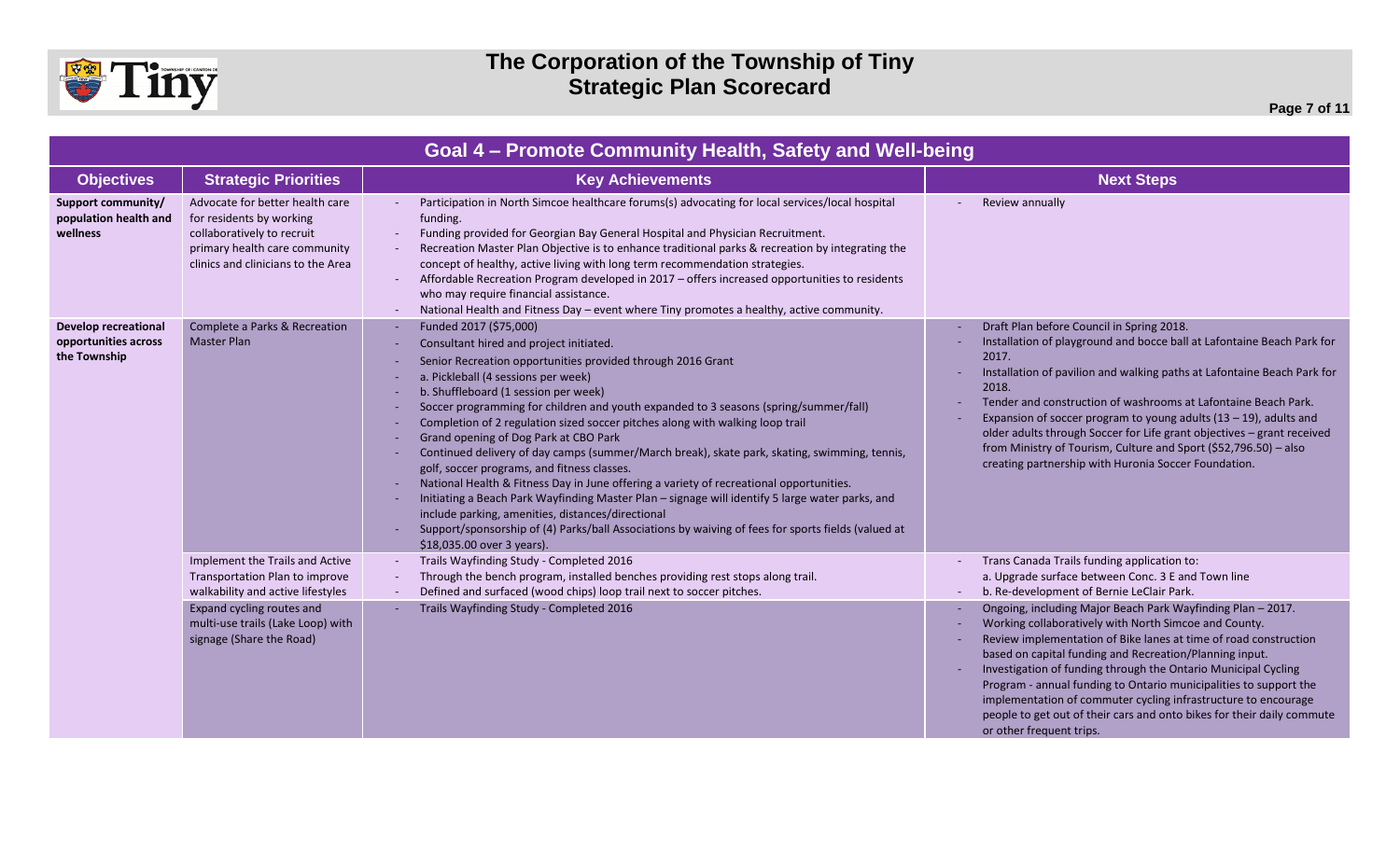

| Goal 4 - Promote Community Health, Safety and Well-being                          |                                                                                                                                                                                              |                                                                                                                                                                                                                                                                                                                                                                                                                                                                                                                                                                                                                                                                                                                                                                                                                                                           |                                                                                                                                                                                                                                                                                                             |
|-----------------------------------------------------------------------------------|----------------------------------------------------------------------------------------------------------------------------------------------------------------------------------------------|-----------------------------------------------------------------------------------------------------------------------------------------------------------------------------------------------------------------------------------------------------------------------------------------------------------------------------------------------------------------------------------------------------------------------------------------------------------------------------------------------------------------------------------------------------------------------------------------------------------------------------------------------------------------------------------------------------------------------------------------------------------------------------------------------------------------------------------------------------------|-------------------------------------------------------------------------------------------------------------------------------------------------------------------------------------------------------------------------------------------------------------------------------------------------------------|
| <b>Objectives</b>                                                                 | <b>Strategic Priorities</b>                                                                                                                                                                  | <b>Key Achievements</b>                                                                                                                                                                                                                                                                                                                                                                                                                                                                                                                                                                                                                                                                                                                                                                                                                                   | <b>Next Steps</b>                                                                                                                                                                                                                                                                                           |
| <b>Enhance community</b><br>services for<br>community members<br>(seniors, youth) | Explore opportunities to<br>enhance senior services by<br>completing a Seniors Strategy<br>through the establishment of a<br>Senior Advisory Committee                                       | Formation of Senior Advisory Committee - Completed 2016<br>Seniors' Strategy Development - in process/Funding through grant application.<br>Local Aging Plan received by Council in March 2017.<br>Senior Symposium held in March 2017, launching Local Aging Plan (120 in attendance).<br>Successful grant received (\$8000) to offer a Senior Speaker Series to community (7 sessions on<br>senior related matters) - Sept 2017 - March 2018.<br>Senior Advisory Committee has had 6 meetings.                                                                                                                                                                                                                                                                                                                                                          | Ongoing                                                                                                                                                                                                                                                                                                     |
|                                                                                   | Explore opportunities to<br>improve Youth Programming by<br>establishing a Youth Advisory<br>Council                                                                                         | Bursary program implemented in spring 2017 - program created to help students who are<br>entering their post-secondary education, including courses and training programs of technical<br>and vocational nature - 5 recipients.<br>Youth programming offered in July and August 2017 -40 participants.                                                                                                                                                                                                                                                                                                                                                                                                                                                                                                                                                    | Youth Advisory Committee proposed in the 2018 budget<br>Expansion of Youth soccer program possible through Soccer for Life<br>Grant - slated for 2018                                                                                                                                                       |
|                                                                                   | Work with adjacent<br>municipalities to improve public<br>transportation within the<br>Township and across the County<br>and beyond                                                          | Participation in County-wide review                                                                                                                                                                                                                                                                                                                                                                                                                                                                                                                                                                                                                                                                                                                                                                                                                       | Investigation of funding through the Ontario Municipal Cycling<br>Program - annual funding to Ontario municipalities to support the<br>implementation of commuter cycling infrastructure to encourage<br>people to get out of their cars and onto bikes for their daily commute<br>or other frequent trips. |
|                                                                                   | <b>Accessibility Initiatives</b>                                                                                                                                                             | Installation of Portable Recreation Path (Mobi-Mat) at Balm Beach, Sept. 2015<br>Balm Beach Mobi-Mat Ribbon Cutting Ceremony - June 1, 2016<br>Accessible Picnic Tables - 2 at each of the five major beach parks - 2016<br>Installation of Portable Accessible Washroom at Wyevale Park - 2016<br>Purchase of Land Use Mobi-Mat - 2016<br>Access Awareness Week Event - June 2, 2017<br>Installation of Portable Recreation Path (Mobi-Mat) at Jackson Park - Aug. 2017<br>Funding to local accessible transportation services (Wheels 4 Wheels, Community Reach -<br>Transportation Linking Communities Program)<br>Funding set aside from Accessibility Capital Reserve for accessible park features - 2016 & 2017<br><b>OMSSA Municipal Accessibility Award - 2017</b><br>Recognition from the Accessibility Directorate of Ontario for achievements. | Ongoing<br>Seek out future funding opportunities.                                                                                                                                                                                                                                                           |
| <b>Strengthen cultural</b><br>and heritage assets                                 | Work with community partners<br>to identify opportunities to<br>showcase and profile the<br>Native, Métis and Francophone<br>cultures that are an important<br>part of our cultural heritage | Support/partnership/funding of local special/cultural events 2016 (i.e.: Festival de Loup)<br>Support of 2017 Festival du Loup (4595.00 in kind and financial contributions).<br>Support of Art Quest with the creation and installation of 150 Mural on Robert Robitaille Pavilion<br>July 2017.<br>Support of Balm Beach Events throughout summer 2017 (in kind contributions of \$5400) -<br>$\sim$<br>recognizing beach culture and enhancing community experience.                                                                                                                                                                                                                                                                                                                                                                                   | Ongoing                                                                                                                                                                                                                                                                                                     |
|                                                                                   | Improve wayfinding and signage<br>throughout the Township and<br>beyond by promoting a<br>consistent and high quality<br>standard                                                            | Trails Wayfinding Study - Completed 2016                                                                                                                                                                                                                                                                                                                                                                                                                                                                                                                                                                                                                                                                                                                                                                                                                  | Major Beach Park Wayfinding Plan<br><b>Trails Signage Installation</b>                                                                                                                                                                                                                                      |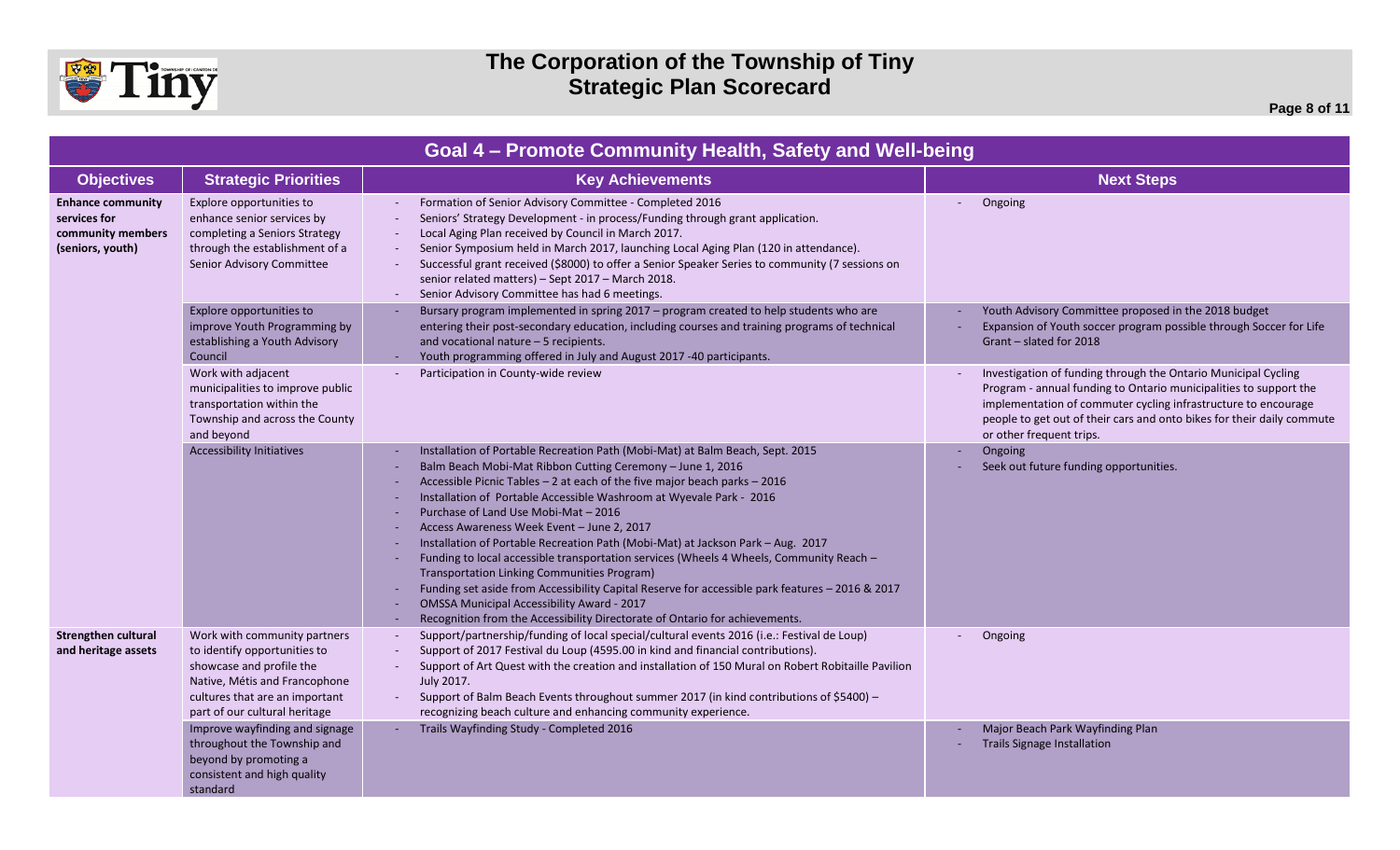

| Goal 4 – Promote Community Health, Safety and Well-being                      |                                                                                                                                                                                        |                                                                                                                                                                                                                                                                                            |                                                                                                                                                                                                                                                                                                                  |
|-------------------------------------------------------------------------------|----------------------------------------------------------------------------------------------------------------------------------------------------------------------------------------|--------------------------------------------------------------------------------------------------------------------------------------------------------------------------------------------------------------------------------------------------------------------------------------------|------------------------------------------------------------------------------------------------------------------------------------------------------------------------------------------------------------------------------------------------------------------------------------------------------------------|
| <b>Objectives</b>                                                             | <b>Strategic Priorities</b>                                                                                                                                                            | <b>Key Achievements</b>                                                                                                                                                                                                                                                                    | <b>Next Steps</b>                                                                                                                                                                                                                                                                                                |
| <b>Enhance the public</b><br>safety and security of<br>residents and visitors | Develop a Master Fire Plan to<br>evaluate the current service<br>delivery model and to identify<br>future fire protection<br>requirements based on sound<br>risk management principles | Draft Fire Master Plan presented to Committee of the Whole, May 29, 2017.<br>Presented an updated Fire Prevention Policy to Committee of the Whole, August 28, 2017.                                                                                                                       | Present report on draft Fire Master Plan in 3rd quarter, 2017.<br>Conduct operational service delivery review re: staffing levels, fire<br>station locations, organizational structure.<br>Implement recommendations endorsed by Council.                                                                        |
|                                                                               | Continue to develop emergency<br>planning and preparedness<br>programs to enhance<br>community safety and resiliency                                                                   | Full Compliance - Emergency Management and Civil Protection Act requirements.<br>Enhanced emergency communications systems.<br>HAM radio antenna systems have been installed at the Township Office and the Wyevale Fire<br>Station as a backup communications system during an emergency. | Mass notification systems being evaluated by a working group.<br>PW identify key support and service contracts such as fuel and<br>supplies.<br>A secondary tower is being set up for emergency radio<br>communications.<br>Conduct all activities required to achieve compliance with the EMCPA<br>regulations. |
|                                                                               | Assess and validate emergency<br>response core services to meet<br>or exceed reasonable public<br>expectations.                                                                        | Included in Fire Master Plan Review.                                                                                                                                                                                                                                                       | Developing an updated Establishing and Regulating By-law<br>Complete review of all services mandated by the Province and<br>establishing and regulating By-law.                                                                                                                                                  |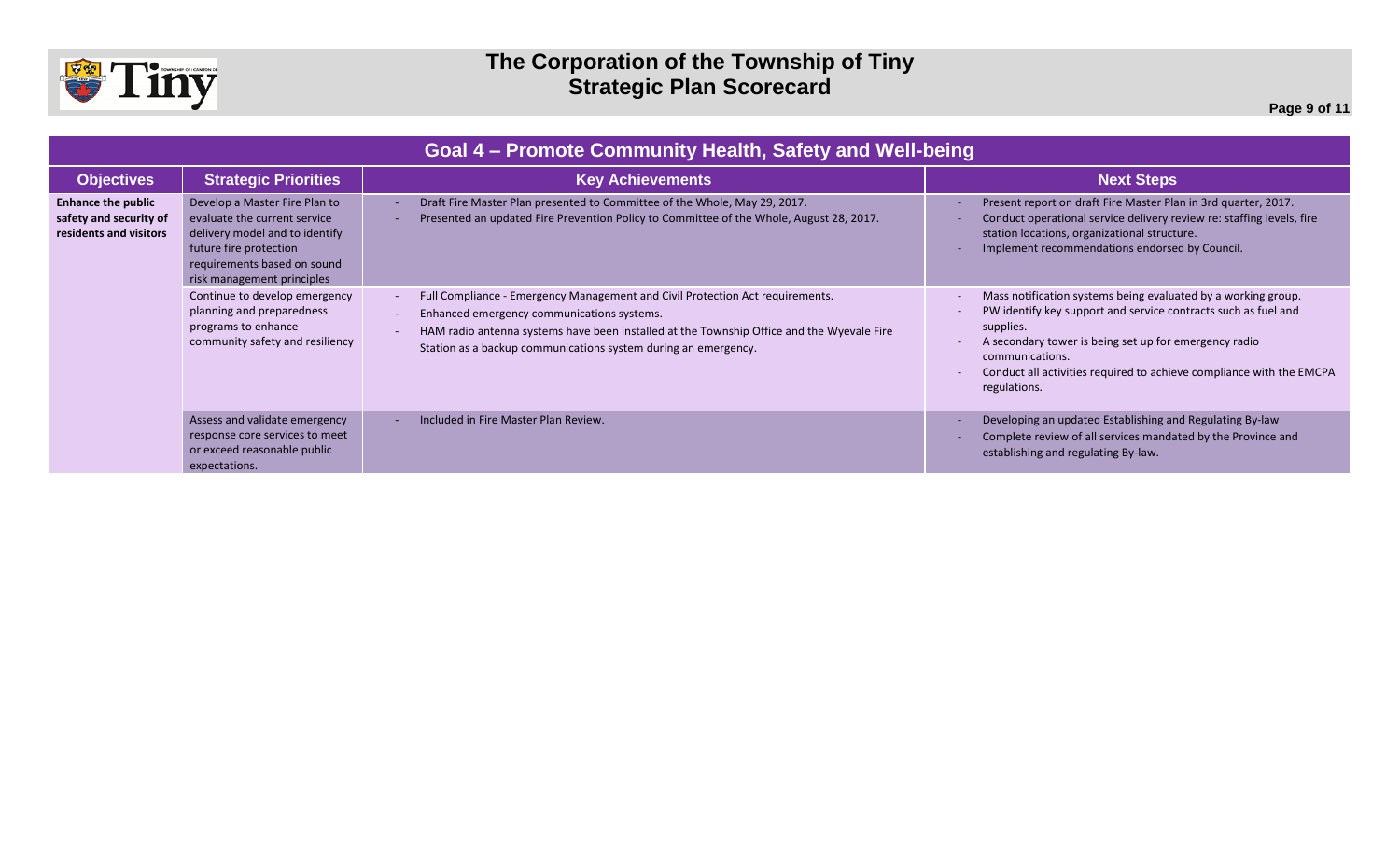

| <b>Goal 5 - A Well-Connected and Engaged Community</b> |                                                                                                                                                                                                     |                                                                                                                                                                                                                                                                                                                                                                                                                                                                                                                                                                                                                                                                                                                                                                                                                                                                                                                                                                                                                                                                                                                                          |                                                                                                                                                                                         |
|--------------------------------------------------------|-----------------------------------------------------------------------------------------------------------------------------------------------------------------------------------------------------|------------------------------------------------------------------------------------------------------------------------------------------------------------------------------------------------------------------------------------------------------------------------------------------------------------------------------------------------------------------------------------------------------------------------------------------------------------------------------------------------------------------------------------------------------------------------------------------------------------------------------------------------------------------------------------------------------------------------------------------------------------------------------------------------------------------------------------------------------------------------------------------------------------------------------------------------------------------------------------------------------------------------------------------------------------------------------------------------------------------------------------------|-----------------------------------------------------------------------------------------------------------------------------------------------------------------------------------------|
| <b>Objectives</b>                                      | <b>Strategic Priorities</b>                                                                                                                                                                         | <b>Key Achievements</b>                                                                                                                                                                                                                                                                                                                                                                                                                                                                                                                                                                                                                                                                                                                                                                                                                                                                                                                                                                                                                                                                                                                  | <b>Next Steps</b>                                                                                                                                                                       |
| A more engaged<br>community                            | Develop a Community<br><b>Engagement Strategy to re-</b><br>engage Volunteers, Youth and<br>to promote broader community<br>engagement                                                              | Volunteer/Community Engagement Leader Position - Funded 2016<br>Formation of 3 Advisory Committees re: Seniors and Parks<br>Volunteer Activities Expanded (Special Events/Environmental)<br>Broader Community engagement through the sponsorship of local initiatives: Farm Fresh Food Fest (in kind<br>- \$5940 financial - \$13,000)<br>Terry Fox Run (\$2708 in kind), National Health and Fitness Day (\$10,000 - financial), Community Barbecue<br>Mayor's Charity Golf Tournament recognizing, involving and donating to 10 charities.<br>Partial municipal funding of Pollinator Program.                                                                                                                                                                                                                                                                                                                                                                                                                                                                                                                                         | Ongoing<br>Review of current committee volunteer recruitment<br>strategies to clearly define roles/expectations/etc. - slated<br>for 2019.                                              |
|                                                        | Identify opportunities to<br>improve outreach, education<br>and community engagement                                                                                                                | Focus on volunteer recruitment, training and retention<br>Expansion of programming and volunteer opportunities<br>Live streaming of Committee of the Whole and Council Meetings<br>Working collaboratively with southern Georgian Bay Managers of Volunteer Resources and Community<br>Reach.<br>Continued partnerships with 2 local elementary schools for a variety of projects i.e. Pollinator, Skate Park<br>and skating programs.<br>Increased volunteer opportunities; dog park monitor, gardeners, in office administrative.<br>Increased stewardship opportunities; litter pick-up, tree planting, invasive pulls.<br>Increased special events: both township and township sponsored.<br>Education provided through Senior Speaker Series (Oct. 2017 - March 2018).<br>Outreach and education through pollinator program.<br>Use of Charity Republic (Volunteer Management Software) to engage/inform registered volunteers of<br>opportunities/updates.<br>Volunteer Recognition opportunities.<br>Three Town Hall Meetings hosted in 2015.<br>Two Town Hall Meetings hosted in 2016.<br>Two Town Hall Meetings hosted in 2017. | Ongoing<br>Future investigation of joint use agreement with both school<br>boards.<br>Proposed youth stewardship summer program in 2018<br>budget - focusing on environmental projects. |
|                                                        | Continue to improve the<br>Township website to allow for<br>timely communications (24/7<br>access to services) and explore<br>the feasibility of live-streaming<br><b>Township Council meetings</b> | Website review - ongoing<br>Live streaming Council Meetings - Completed 2016<br>Max Solutions providing 24/7 access to recreation programs, online registration, credit card payment<br>Charity Republic providing 24/7 access to registered volunteers/able to review opportunities, log in hours<br>of service/provide feedback regarding experience.                                                                                                                                                                                                                                                                                                                                                                                                                                                                                                                                                                                                                                                                                                                                                                                  | Ongoing                                                                                                                                                                                 |
| A more cohesive<br>community                           | Consider methods of resolving<br>conflicts through mediation and<br>collaborative issue resolution                                                                                                  | Work closely with Associations and residents when projects are planned for the areas.                                                                                                                                                                                                                                                                                                                                                                                                                                                                                                                                                                                                                                                                                                                                                                                                                                                                                                                                                                                                                                                    | Ongoing<br>Improved Work Order system to improve responsiveness and<br>communications with residents.                                                                                   |